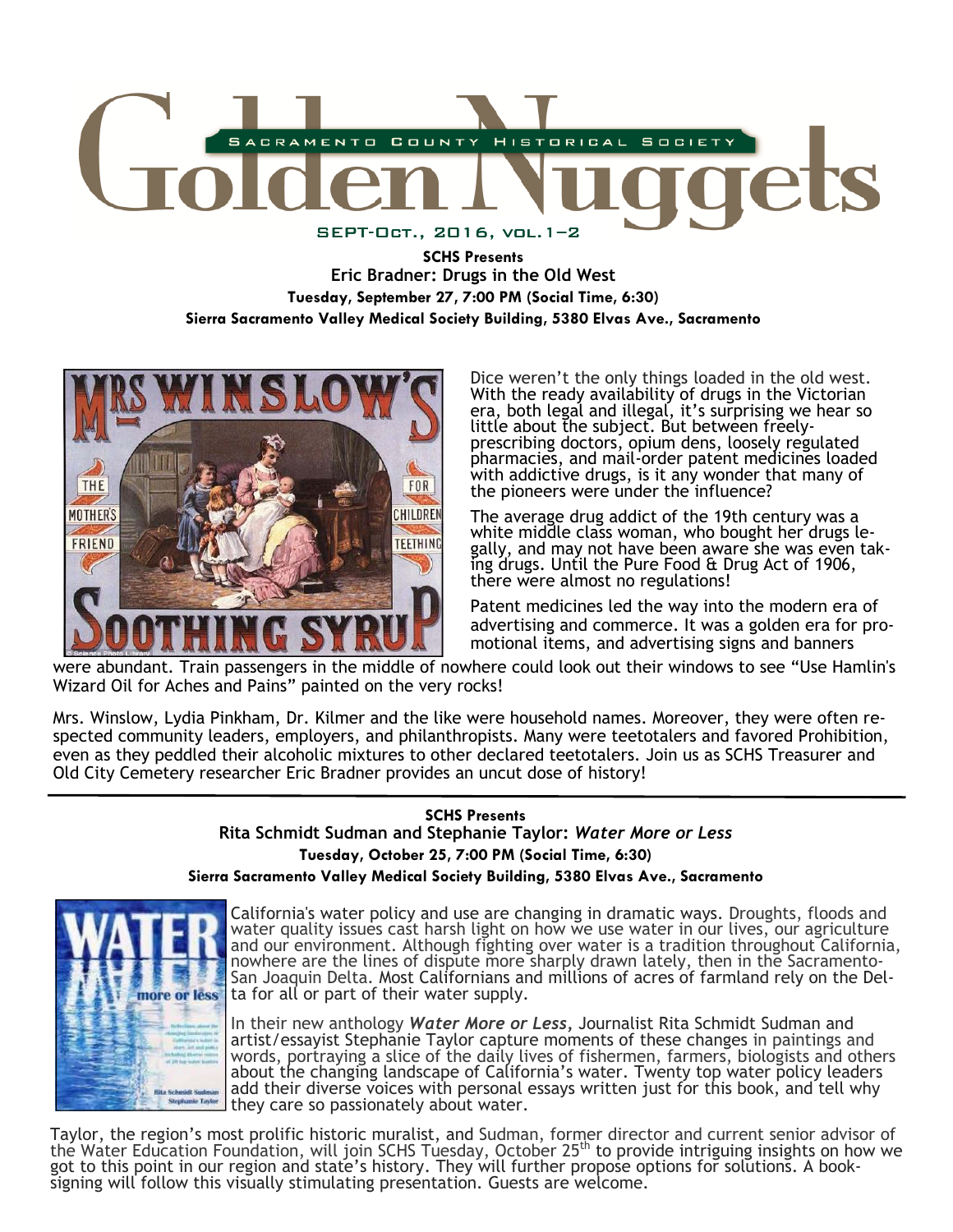#### **David Lubin**

#### **Promoting Sacramento Valley Agriculture**

#### By Maryellen Burns

After the Gold Rush boom turned to bust, Sacramento agriculture and commerce became the region's defining enterprises, attracting hundreds of Jews who left the persecution, poverty and pogroms of Eastern Europe to settle here.

In 1874, David Lubin, a Polish émigré whose family left Poland because of laws banning Jews from owning land or holding political office, drifted to California. He worked at odd jobs until he amassed sufficient funds to open the "very small and crude" Mechanics Store in Sacramento. A year or two later his half-brother, Harris Weinstock, and his sister, Jeanette Levy, joined the dry goods emporium, which soon became the largest mail order business



Photo: Keith Burns collection

on the West Coast. Over the years the newly named Weinstock, Lubin & Co. became a landmark department store chain, introducing progressive business and labor practices that rippled across the nation.

Lubin soon became impatient and wanted to do more than just run the family department store. His interest in agriculture and the problems of farmers had already led him to create a new kind of overalls, a clod crusher and cultivator, and eight additional agricultural patents. He bought a ranch eighteen miles from Sacramento and started orchards and wheat farms, introducing European farming methods to the region. His success led him to help formulate the California Fruit Growers Association, a cooperative marketing group.

In the early 1880s, with Jewish immigrants arriving in America in massive numbers, Jewish leaders formed organizations to settle the newcomers on farms and assist them financially to pursue agriculture, rather than funnel them into cities where they might be marginalized in ghettos. Lubin and Harris decided to join the effort and offered space for ten families to begin a Jewish agricultural colony in what would become Orange Vale.

Moses Wahrhaftig took them up on their offer, settling his mother, his brother Peter and family on one of the plots. They had no experience as farmers. Moses was a printer, Peter a lawyer by trade, but soon each family was successful enough to purchase ten acres each. An invasion of locusts in 1891 destroyed Moses's farm and he quit to start a newspaper. Most of the other colonists failed then or in 1905 when a severe drought destroyed the citrus crop. Peter was determined to stay with it. He schooled himself in scientific and sustainable farming methods and with his son Solomon purchased more land. They became respected orchardists, growing Tokay grapes, peaches, olives and other fruits, through at least the 1950s.

Lubin became director of the International Society for the Colonization of Russian Jews in 1891, traveling and campaigning extensively later on behalf of tariff reform along with subsidies and protection for farmers. His son, Simon, helped him develop a proposal for an international chamber of agriculture. In 1896, David Lubin moved to Europe to found the International Institute of Agriculture to help farmers share knowledge, produce systematically, establish a cooperative system of rural credit, and have control over the marketing of their products. It is still a permanent part of the UN.

However, he remained committed to Orange Vale. In 1905 he advocated for a government postal service to directly connect farmers with consumers throughout the region. In 1914 a version of his postal initiative was adopted by Woodrow Wilson's administration, as a national effort to pick up farm fresh products—butter, eggs, poultry and vegetables—from rural farms and ship them to urban destinations in an effort to cheapen and improve the food supply. The Farm to Table postal movement lasted until 1920 and has been credited with helping to revolutionize not only mail order but the national highway system to help deliver the goods.

Maryellen Burns is collecting stories about the history of Jews in agriculture in the Sacramento Valley. Many more families settled in Orangevale, The Delta, the Foothills and Chico. She can be contacted at: foodtalk@me.com if you have a story or history to share.

#### **SCHS FALL OUTREACH**

In addition to some of the events noted on page 4, SCHS will have a table at a number of community events, along with other area historical/preservation groups. Board members will chat with the public, offering books and membership information, hunting for the next interesting speaker. If you're attending one of the following, be sure to say hello.

 **California Extreme Precipitation Symposium** September 6, Hyatt Regency, 8:30-4:30

**Preservation Sacramento Home Tour Merchants Fair** September 11, T St. Median at 39 to 48th, 10-4

> **Farm to Fork Festival** September 24, Capital Mall, 11-6

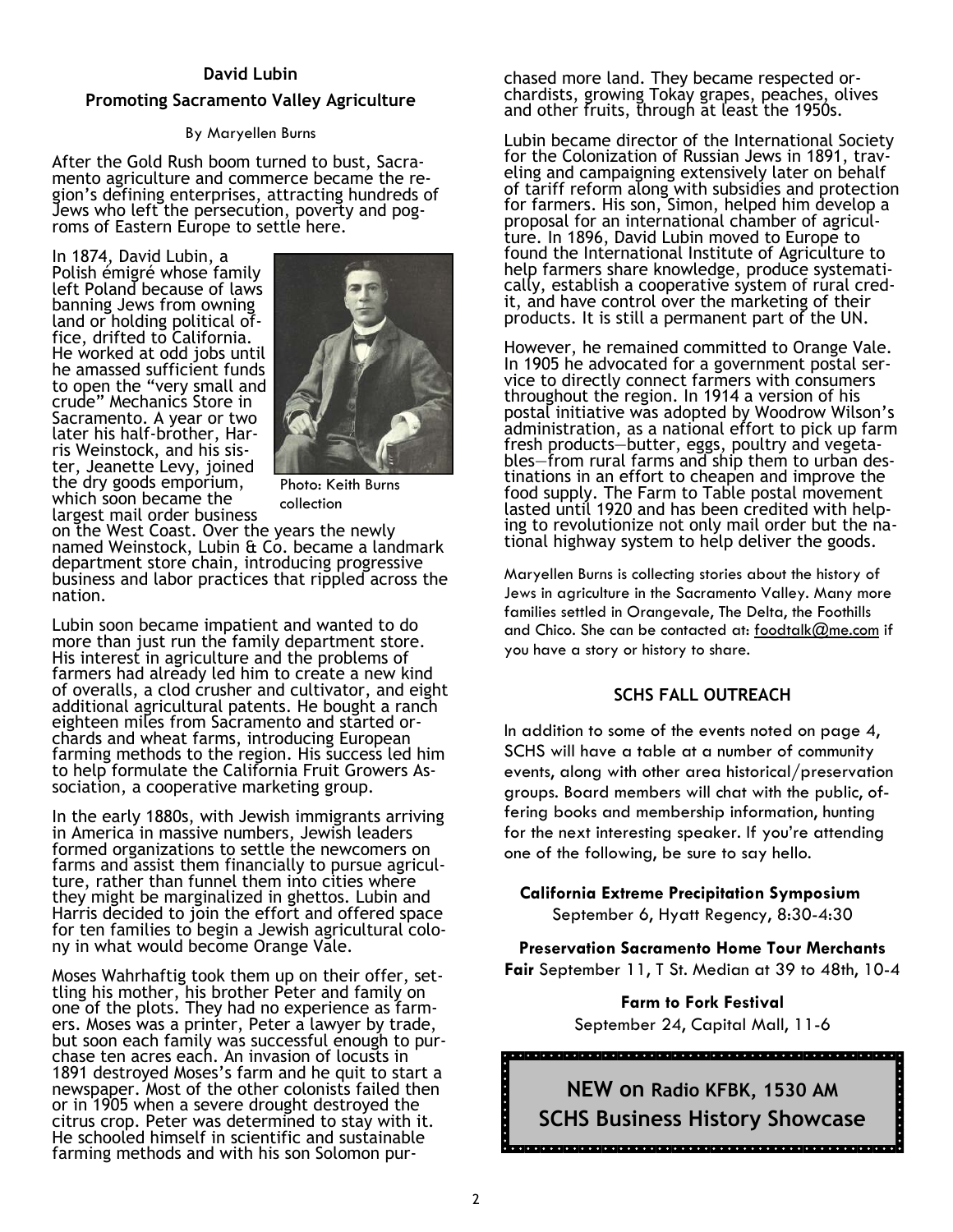# **John Sutter and the Development of California Agriculture**

By Bill George

The foundations of California agriculture are rooted behind the white walls of Sutter's Fort. Before the Gold Rush, the Fort was one of the most important structures in California. The proprietor of the Fort was Johann Augustus Sutter, a Swiss adventurer who found his way through Mexican-controlled territory to what is today Sacramento. Sutter earned an enormous land grant from the Mexicans and created what he called "New Helvetia" a name designed to market his land holdings to pioneers from around the world.

William Tecumseh Sherman, the famous Civil War General, once said in a speech that the man most responsible for making California a part of the United States was John Sutter. And "it wasn't because Sutter was a great soldier fighting the Mexicans, it was because Sutter opened California to migration," says Sutter's Fort historian Steve Beck. "He envisioned an agricultural empire."

Much to the annoyance of the Mexican Government, Russia controlled Ft. Ross on the California coast. The Russians built it as an agricultural complex even though they relied on the fur trade to support it. Once the seal and the otter population had been eliminated through over-trapping, it became superfluous to the Russians



John Sutter, image: Sutter's Fort SHP Teachers Guide

to maintain it, because they could not grow wheat on the coast. But they had steel plows, threshing floors, winnowing machines and everything Sutter needed to make agriculture viable in the Sacramento valley. With his 1841 purchase of Ft. Ross for \$30,000 dollars, Sutter acquired everything he needed to expand his farms.

From 1840 to 1846 Sutter had the only gristmill in the Sacramento Valley. In the 1840s, Sutter became known throughout the world and the population in the area grew steadily. The gristmill was kept running 24 hours a day 7 days a week to feed the growing number of pioneers. Sutter worked hard to improve agricultural techniques and methods and he planted more and more fields all the time, with the idea of producing crops that could be shipped to Hawaii and all over the western United States.

The agricultural enterprise Sutter created amazed visitors for its scope and breath and its diversity. "He owned everything between Sacramento and Yuba City. Most of the wheat fields were in the north as well as a 300-acre garden that existed just to the north of the Fort. So people would have seen large fields of wheat, melon, potato, and a variety of other vegetables. Charles Kruse was here with Fremont's expedition in 1844 and he commented in his diary on how amazed he was at the variety of goods and produce that was available in March of 1844. "One of the things he was surprised to find was hot chocolate," Beck said.

By 1850 Sutter had established Hock Farm on the Feather River, a magnificent farm that caught the attention of thousands of people drawn to California for the Gold Rush. Here is a description from the Sacramento Transcript of April 25, 1850:



Local residents restoring the Sutter Hock Farm facade ca. 1927. Photo E. von Geldern, via Wikipedia

About eight miles below Yuba City, as you ascend Feather River, the residence of Capt. Sutter meets the view, and commands the admiration of the traveller. It is situated on a high and beautiful plain, which presents as far as the eye can reach a verdant and flowery landscape. The Hock Farm comprises about six hundred acres of this plain. Near the bank of the river, and close to a steamboat landing, stand the residence and out buildings of Capt. Sutter. Above and below these, are large gardens, which in their appearance at present give the best possible evidence that California is not altogether a barren, unproductive region, as is sometimes reported.

Already may be seen in his garden green peas in blossom, which give the best evidence of the good qualities of the soil, from their rank growth and healthy appearance. A large variety of vegetables are in a flourishing state, while his radishes, lettuce, onions, beets...

Sutter's efforts have earned him the honor of being called the father of California agriculture. "I would most definitely say that, and not only would I say that, but *Hutchings' Illustrated California Magazine*, published in the 1850s, commented regularly on Hock Farm," says historian Beck. It seems odd to us today, but many observers in the 1850s believed that a land so rich in gold could not support agriculture. Sutter showed that many crops could be raised in California. Long after the gold petered out, California agriculture continues to yield dividends, and today the state grows ten percent of the nation's food and more than 400 agricultural commodities. It's the golden harvest first sown by John Sutter over 175 years ago.

Bill George, an SCHS Board member, is the producer of four documentary films about California history, including *Beyond a Miracle, the Creation of California's Empire of Agriculture.*